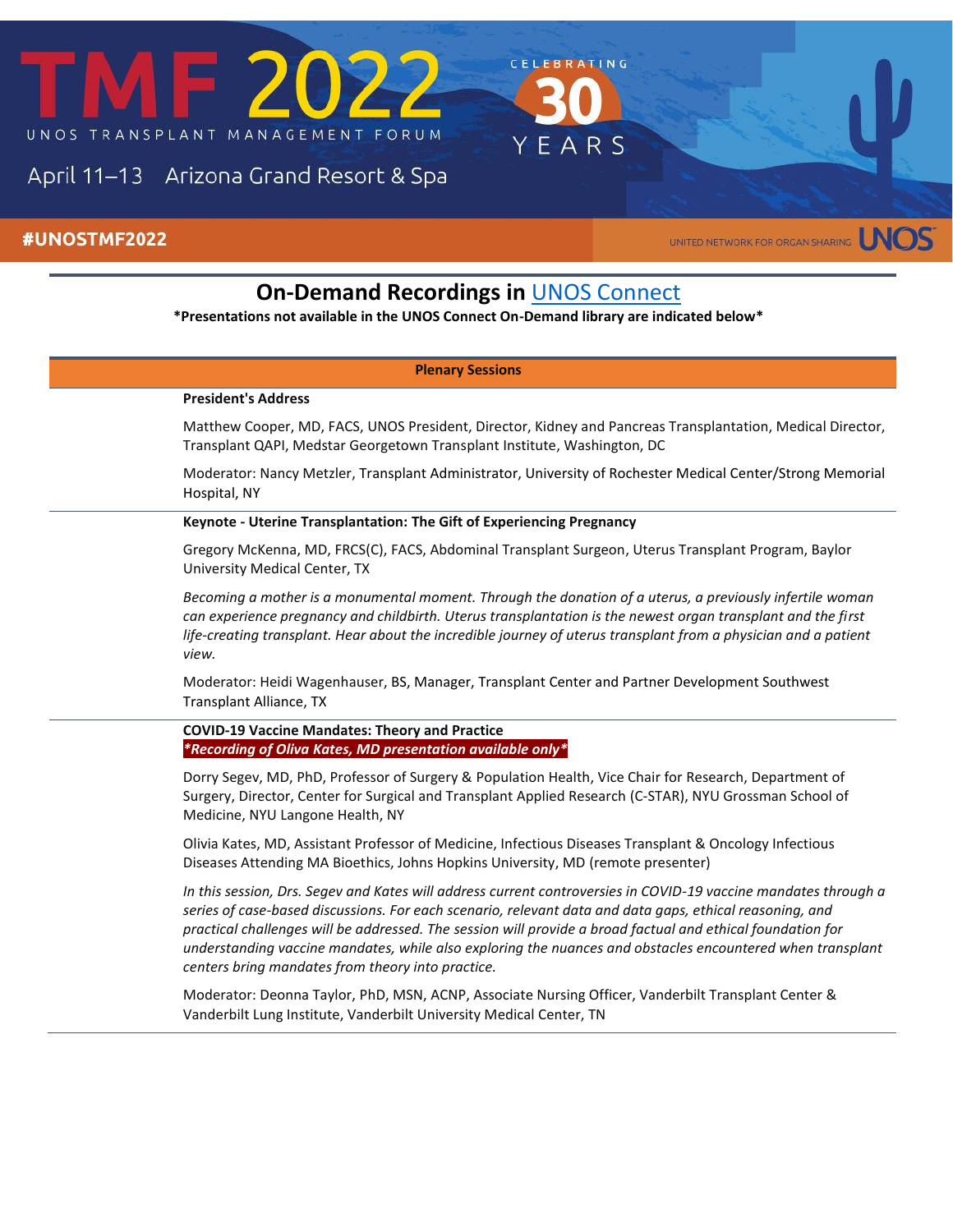|                                                                                 | Keynote - Mission-Driven Innovation Driving the Patient-Centered Future of Health Care                                                                                                                                                                                                                                                                                                                                                                                                                         |
|---------------------------------------------------------------------------------|----------------------------------------------------------------------------------------------------------------------------------------------------------------------------------------------------------------------------------------------------------------------------------------------------------------------------------------------------------------------------------------------------------------------------------------------------------------------------------------------------------------|
|                                                                                 | Richard J. Gray, MD, CEO, Vice President Mayo Clinic in Arizona, AZ                                                                                                                                                                                                                                                                                                                                                                                                                                            |
|                                                                                 | Dr. Gray will discuss trends in health care and Mayo Clinic's approach to innovation while remaining true to its<br>mission and values.                                                                                                                                                                                                                                                                                                                                                                        |
|                                                                                 | Moderators: David Mulligan, MD, FACS, Professor and Chief, Section of Transplantation and<br>Immunology/Director, Yale New Haven Hospital, CT and                                                                                                                                                                                                                                                                                                                                                              |
|                                                                                 | Derek Ginos, Transplant Administrator, Intermountain Healthcare, UT                                                                                                                                                                                                                                                                                                                                                                                                                                            |
|                                                                                 | All-In or Out: An All or Nothing Proposition to Save Lives                                                                                                                                                                                                                                                                                                                                                                                                                                                     |
|                                                                                 | Jennifer Milton, BSN, CCTC, MBA, Executive Director, University Hospital, University of Texas Health Science<br>Center, TX                                                                                                                                                                                                                                                                                                                                                                                     |
| <b>Session Sponsor</b><br><b>ONE LAMBDA</b><br>A Thermo Fisher Scientific Brand | David Fleming, Executive Director, Donate Life America, VA                                                                                                                                                                                                                                                                                                                                                                                                                                                     |
|                                                                                 | The transplant community should (and does) continuously look at mechanisms to boost organ supply including<br>calls to change America's donor registration system from Opt-In to Opt-Out. This session will explore this long-<br>lived debate by comparing international approaches, contemporary performance, and potential. Guidance to<br>transplant leaders on how to drive "local" improvements in donation will showcase the ROI for your center<br>from doing so, in lives saved, revenue, and morale. |
|                                                                                 | Moderator: Susan Zylicz, MHA, BSN, CCTC, Director, Transplant Administration, Houston Methodist Hospital,<br><b>TX</b>                                                                                                                                                                                                                                                                                                                                                                                         |
|                                                                                 | The Future of Organ Allocation: How Continuous Distributions Changes How we Allocate Organs and How we<br><b>Develop Organ Allocation Policies.</b>                                                                                                                                                                                                                                                                                                                                                            |
|                                                                                 | James Alcorn, JD, Senior Policy Strategist, UNOS, VA                                                                                                                                                                                                                                                                                                                                                                                                                                                           |
|                                                                                 | The OPTN Board of Directors approved the continuous distribution of lungs in December 2021. The OPTN is now<br>working on the continuous distribution of kidneys, pancreata, liver, and intestine. Join this session to learn more<br>about what this means for how organs are allocated and how you can help develop these innovative systems.                                                                                                                                                                |
|                                                                                 | Moderator: Susan Zylicz, MHA, BSN, CCTC, Director, Transplant Administration, Houston Methodist Hospital, TX                                                                                                                                                                                                                                                                                                                                                                                                   |
|                                                                                 | <b>SRTR Updates &amp; Hot Topics</b>                                                                                                                                                                                                                                                                                                                                                                                                                                                                           |
| <b>Session Sponsor</b><br>े eurofins<br><b>Transplant</b><br><b>Genomics</b>    | Jon Snyder, PhD, MS, Director, Transplant Epidemiology, SRTR, Hennepin Healthcare Research Institute (HHRI),<br>MN                                                                                                                                                                                                                                                                                                                                                                                             |
|                                                                                 | In this session, you will learn about SRTR's Task 5 initiative, transplant metrics at a conceptual level, the work<br>the SRTR is doing to engage the community in this process, and preview the consensus conference.                                                                                                                                                                                                                                                                                         |
|                                                                                 | Moderator: Jason Huff, MSN, RN, FNKF, Senior Director, Transplant Services, Children's Hospital Medical<br>Center, OH                                                                                                                                                                                                                                                                                                                                                                                          |
|                                                                                 | <b>Disparities to Access in Transplantation</b><br>*Presentation recording not available*                                                                                                                                                                                                                                                                                                                                                                                                                      |
|                                                                                 | Nicole Turgeon, MD, FACS, Professor, Department of Surgery and Perioperative Care, Division Chief, Transplant<br>Surgery, UT Health, TX                                                                                                                                                                                                                                                                                                                                                                        |
|                                                                                 | Disparities in transplantation are widespread, well documented, and contribute to inequity in both access and<br>outcomes. This presentation will discuss policy and systems-based approaches to the problem, with an eye<br>toward achieving future equity in transplantation.                                                                                                                                                                                                                                |

Moderator: Amy Peele, RN, Author, TMF Emcee, CA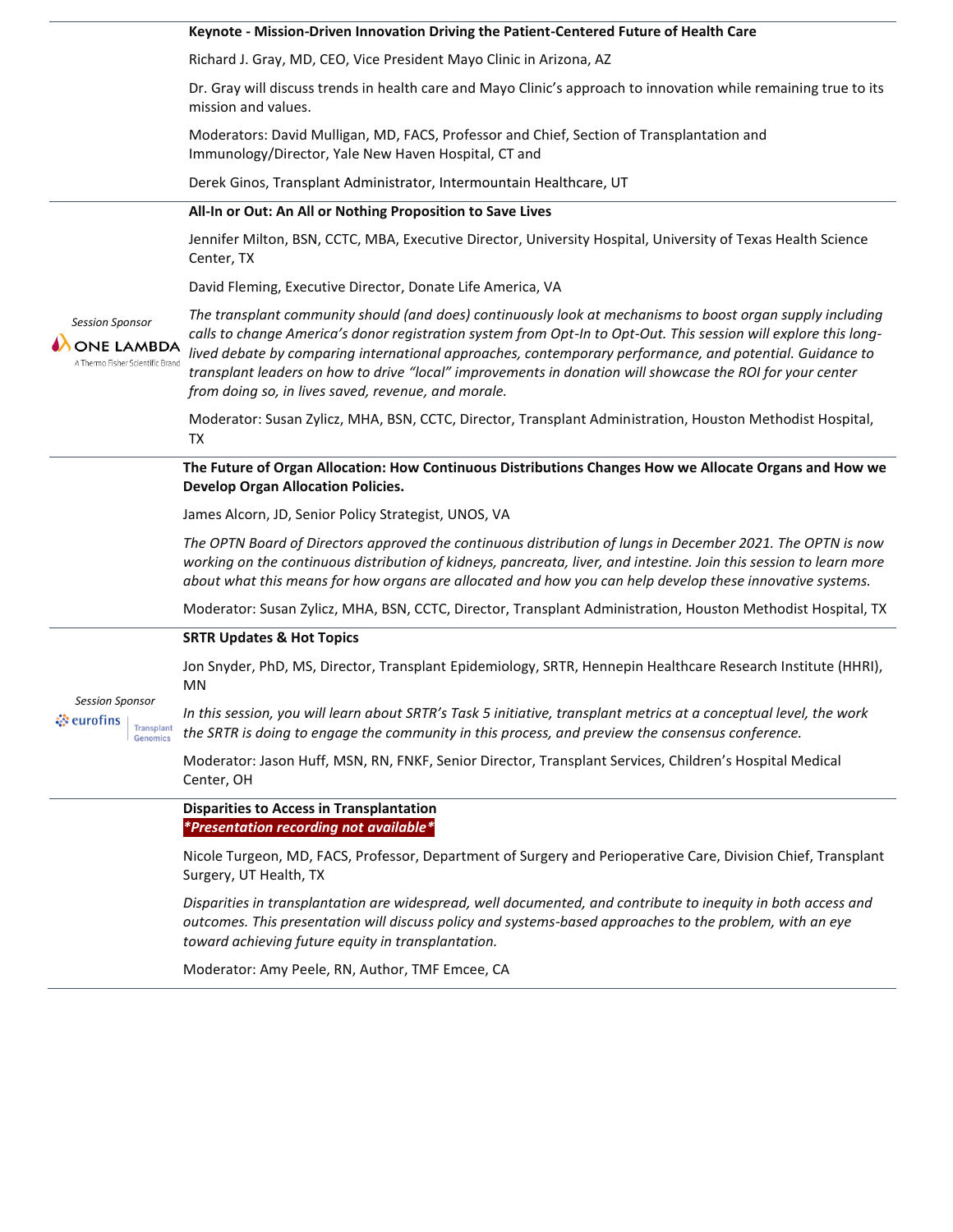#### **Breakout 1 - Battling Burnout – Keeping Life Balance**

#### **Nona Dawson-Land, MSW, LSW, CSSW, CGT, Social Worker, Virtua Health, NJ**

*In this session, the following topics will be discussed:*

- *5 Stages of Burnout*
- *Stress vs. Depression*
- *Stress vs. Burnout*
- *Male vs. Female Burnout, is there a difference?*
- *Burnout Questionnaire*
- *Fixing the workplace, not the worker*
- *Tips for stress management*
- *Self-care, You are important*

Moderator: Christine Palms, MS, RN, CCTC, CPTC, Vice President Transplant Service Line, Virtua Health, NJ

| <b>Session Sponsor</b>                                                       | Breakout 2 - Communication & Operations with OPO/Transplant Centers to Improve Efficiency in Allocation<br>and Increase Transplantation                                                                                                                                                                                                                                                                    |
|------------------------------------------------------------------------------|------------------------------------------------------------------------------------------------------------------------------------------------------------------------------------------------------------------------------------------------------------------------------------------------------------------------------------------------------------------------------------------------------------|
|                                                                              | Matthew Cooper, MD, FACS, UNOS President, Director, Kidney and Pancreas Transplantation, Medical Director,<br>Transplant QAPI, Medstar Georgetown Transplant Institute, Washington, DC                                                                                                                                                                                                                     |
|                                                                              | Rolf Barth, MD, Professor of Surgery, Director, Liver, Kidney and Pancreas Transplantation, Associate Director,<br>Cleveland Clinic Transplant Institute, University of Chicago Medicine, IL                                                                                                                                                                                                               |
|                                                                              | PJ Geraghty, MBA, CPTC, Vice President of Clinical Services, Donor Network of Arizona, AZ                                                                                                                                                                                                                                                                                                                  |
|                                                                              | Bilal Mahmood, MBBS, MBA, CPTC, Director of Clinical Services, Finger Lakes Donor Recovery Network, NY                                                                                                                                                                                                                                                                                                     |
|                                                                              | OPTN launched the new Kidney, Pancreas, Kidney-Pancreas, and Islets Allocation System changes that took<br>effect in March of 2021. "Local" is no longer "local" anymore. The need to be more proactive to adopt best<br>practices and improve communication between out of state OPOs and Transplant Centers has become/proven<br>vital for everyone.                                                     |
|                                                                              | Moderator: Bilal Mahmood, MBBS, MBA, CPTC, Director of Clinical Services, Finger Lakes Donor Recovery<br>Network, NY                                                                                                                                                                                                                                                                                       |
| <b>Session Sponsor</b><br>े eurofins<br><b>Transplant</b><br><b>Genomics</b> | Breakout 3 - Pediatrics - Analyzing Racial, Ethnic, and Psychosocial Disparities in Pediatric Transplant Listing<br><b>Decisions</b>                                                                                                                                                                                                                                                                       |
|                                                                              | Brendan Kimball, MBA, Transplant Manager, Boston Children's Hospital Pediatric Transplant Center, MA                                                                                                                                                                                                                                                                                                       |
|                                                                              | Dawn Freiberger, MSN, CCTC, Lung Transplant Coordinator, Boston Children's Hospital Pediatric Transplant<br>Center, MA                                                                                                                                                                                                                                                                                     |
|                                                                              | Laura O'Melia, CPNP, CCTC, Director of Nursing/Patient Care Operations, Boston Children's Hospital Pediatric<br>Transplant Center, MA                                                                                                                                                                                                                                                                      |
|                                                                              | A multidisciplinary panel from Boston Children's Hospital will share their experience in forming a Transplant<br>Listing Advisory Committee to study potential racial, ethnic, and psychosocial disparities in listing practices<br>across their five organ programs. Discussion to follow with interventions and ideas on how to reduce<br>racial/ethnic disparities in pediatric transplant populations. |
|                                                                              | Moderator: Megan Bisek, MA, Clinical Program Manager, Solid Organ Transplant, Children's Hospital Colorado,<br>CO                                                                                                                                                                                                                                                                                          |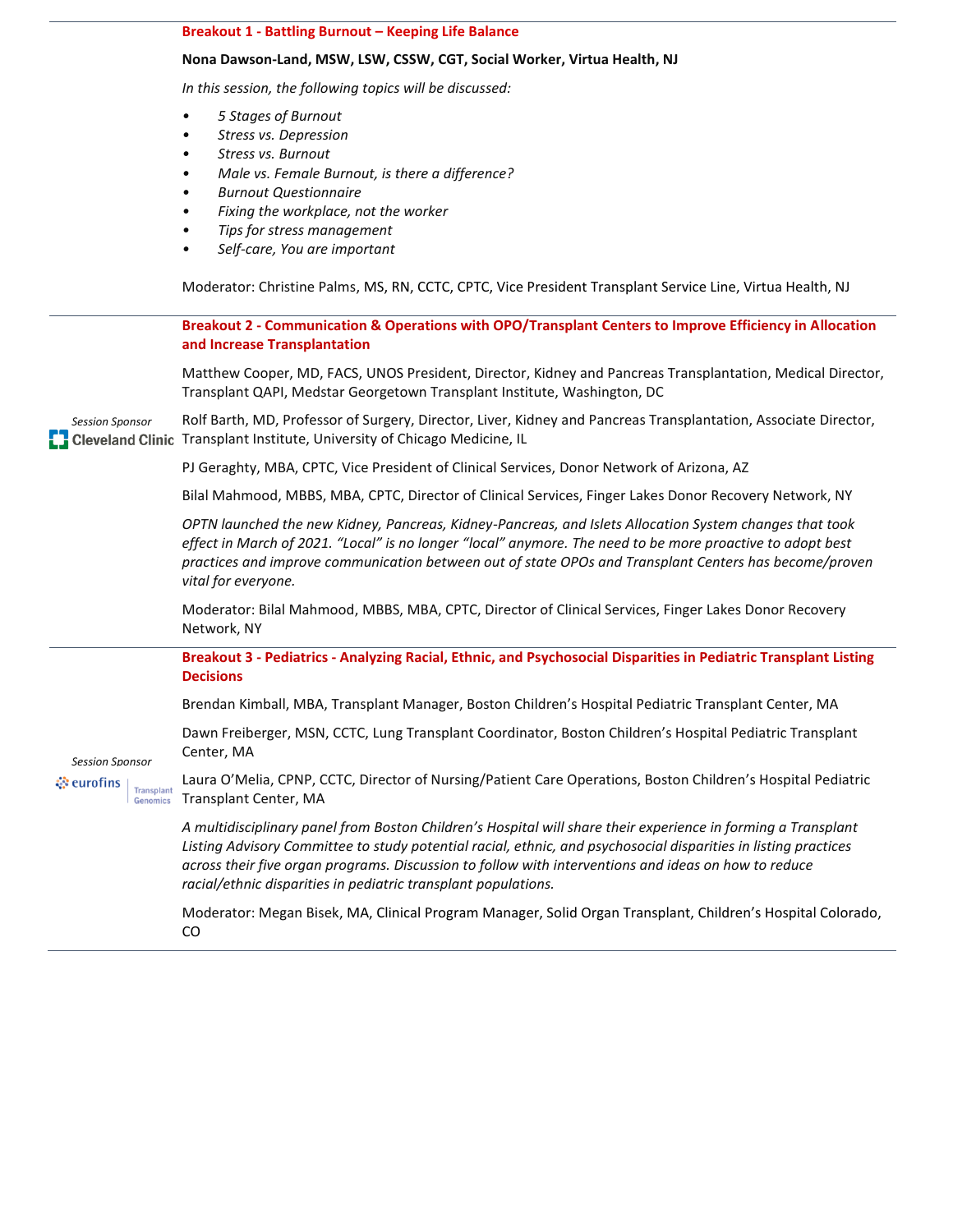**Breakout 4 - Optimizing Living Donor Follow-Up in Contemporary Practice: Overcoming Barriers with Innovative Solutions**

**Krista L. Lentine, MD, PhD, Professor of Medicine, Medical Director, Living Kidney Donation Co-Director, Clinical Research, Saint Louis University Medicine Center for Transplantation, MO**

**Jon Snyder, PhD, MS, Director, Transplant Epidemiology, SRTR, Hennepin Healthcare Research Institute (HHRI), MN**

*In this session, the following topics will be discussed:*

*1. Barriers to living donor follow-up at the patient and system level Review of trends in follow-up, including center-level variations 2. Innovations in follow-up: The Living Donor Collective Provide details of how the LD Collective works, innovations in progress to include drawing registration data, and direct from patient data opportunities*

Moderator: Deonna Taylor, PhD, MSN, ACNP, Associate Nursing Officer, Vanderbilt Transplant Center & Vanderbilt Lung Institute, Vanderbilt University Medical Center, TN

**Breakout 5 - Mini-oral- Abstracts (presentations are 30 minutes each)**

2 Abstract presentations at 30 minutes each

**Abstract 1: 2021 Best of the Best Winner – Monitoring Transformation: Minimizing Financial Costs Associated with Surveillance Protocol for HCV+ Kidney Transplant Recipients** \*This abstract was also presented at the 2021 UNOS TMF Virtual conference

Andrea Tietjen, MBA, CPA, AVP, Transplant Administrative Services, Saint Barnabas Medical Center, NJ

**Abstract 2: Reducing Financial Burden for Living Donors: A Single Center Experience of Increased NLDAC Utilization**

Kaitlin Throgmorton, LMSW, Transplant Social Worker, University Health System San Antonio, TX

Moderator: Jamie Bucio, EMT-P, CPTC, Thoracic Organ Procurement Coordinator, University of Chicago Medicine, IL

**Breakout 6 - Keeping on Track with the UNOS Train: Keeping Your Center Current with Evolving OPTN Policies and Best Practices**

Jenn Muriett, Chief Operating Officer, Donor Alliance, CO

Kelly Dunn, Transplant Referral Nurse, Yale New Haven Hospital, CT

Mitzi Barker, MHA, BSN, RN, CCTC, CPHQ, Clinical Program Manager, Cincinnati Children's Hospital Medical Center, OH

*As OPTN policies continue to evolve, staying abreast of the changes and determining how to successfully implement them in our OPS & Transplant centers can be challenging. This session involves strategies and tools that can help with operationalizing policy changes, including tracking and logistics. Additionally, we will review how the OPTN reviews transplant program resources necessary to support new policy so you can ensure successful implementation!*

Moderator: Michelle James, MS, RN, CNS, CCTN, Director, Solid Organ Transplant Service Line, M Health Fairview, MN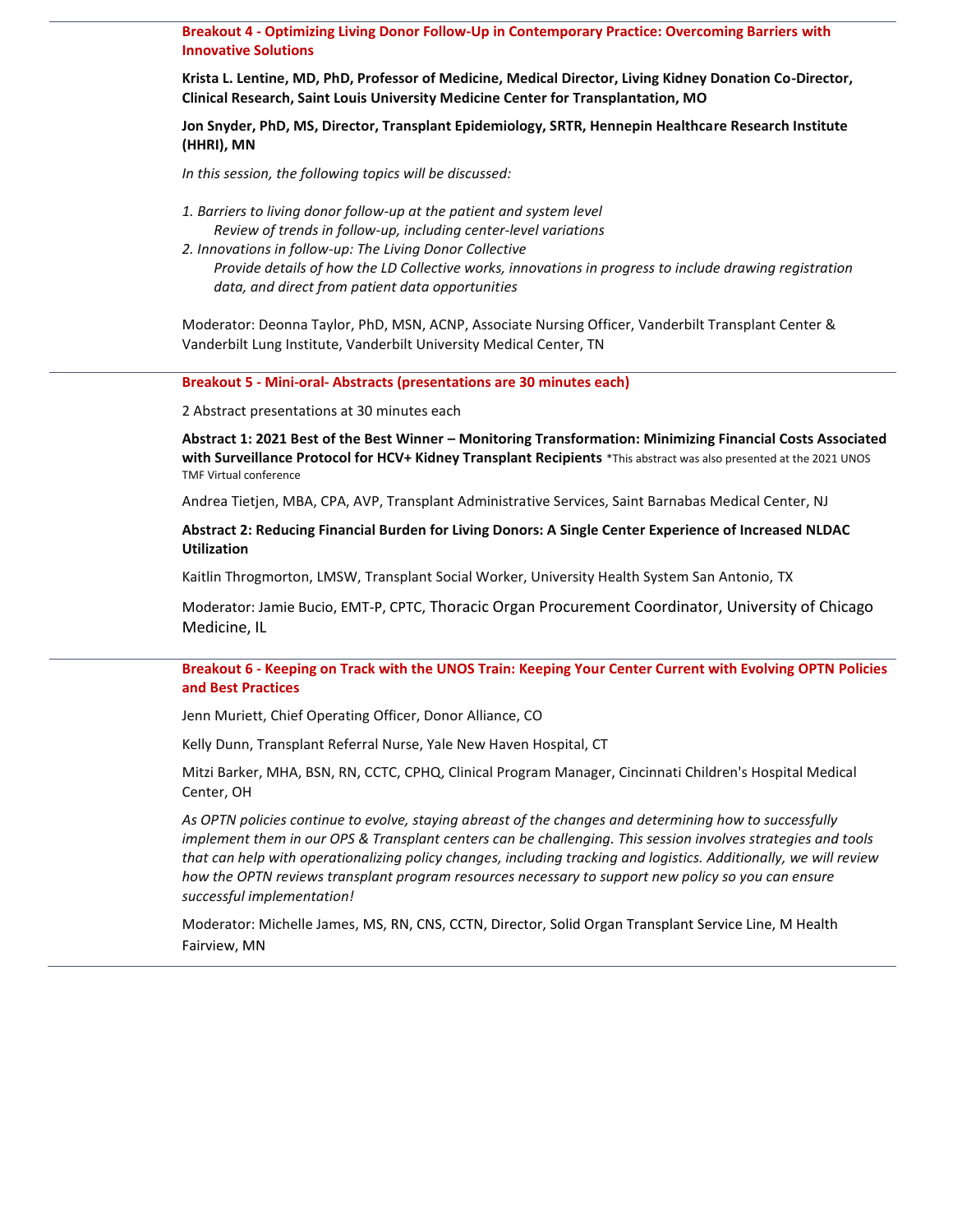**Breakout 7 - Overcoming Barriers to Transplant Evaluation: Leveraging Partnerships, Process and Technology to Improve Access to Care for Transplant Recipients and Living Donors**



Amanda Weichold, RN, VP of Transplant, Methodist Specialty and Transplant Hospital, TX

Maura Kapp, RN, Transplant Coordinator, Methodist Specialty and Transplant Hospital, TX

*A common goal of transplant centers is to improve access to care while providing timely and efficient evaluations. This session will provide an overview of common barriers transplant centers face with evaluations for both recipients and living kidney donors. We will explore strategies to improve referral rates and intake processing, while offering a more efficient and timely evaluation. We will also identify useful tools and key partnerships that can better serve the patients while providing an exceptional experience.*

Moderator: Jason Huff, MSN, RN, FNKF, Senior Director, Transplant Services, Children's Hospital Medical Center, OH

**Breakout 8 - Exposing Our Unconscious Biases in Transplant** *\*Presentation recording not available\**

Tanjala S. Purnell, PhD, MPH, Assistant Professor of Epidemiology, Johns Hopkins Bloomberg School of Public Health, MD

*This session will identify biases in listing practices and how to overcome barriers to equitable access to transplantation.*

Moderator: Katie Dokus, MPH, Quality Manager, University of Rochester Medical Center/Strong Memorial Hospital, NY

#### **Breakout 9 - UNOS Tools in Action**

Sarah Taranto, Transplant Analytics Service Line Leader, UNOS, VA

Neelam Singh, Manager, Business Intelligence and Data Products, UNOS, VA

Yvette Chapman, RN, BSN, VP of Business Partner Development, Southwest Transplant Alliance, TX

Derek Ginos, Transplant Director, Intermountain Medical Center, UT

Laurie Loza, RN, Manager of Clinical Operations, Houston Methodist Hospital, TX

*Transplant professionals will talk about three of the most popular UNOS data tools: OUT, Transplant Program Dashboard, and CARE. Hear their firsthand experiences comprising "how they first learned to best use these tools" to "how they are now integrating them with their improvement projects and maximizing the impact on their programs."* 

Moderator: Heidi Wagenhauser, BS, Manager, Transplant Center and Partner Development, Southwest Transplant Alliance, TX

**Breakout 10 - Minimizing the System to Maximize Medicare Claimable Costs** 

Kristen McQuone, Data Coordinator, The Ohio State University Wexner Medical Center, OH

*We will describe the development of system algorithms and custom programming leveraging Epic Clarity to sort Pre-Transplant Medicare Claimable costs, utilizing a dashboard that parallels the Revenue Cycle Medicare work queue for pre-transplant evaluation charges. This dashboard separates the charges into a "yes" group and a "no" group based off specific criteria. This eliminates time reviewing known pre-transplant charges and allows for review of only those charges that are questionable reducing the time needed to review the charges by about 75% and results in more accurate submission for Medicare cost reimbursement.*

Moderator: Michelle James, MS, RN, CNS, CCTN, Director, Solid Organ Transplant Service Line, M Health Fairview, MN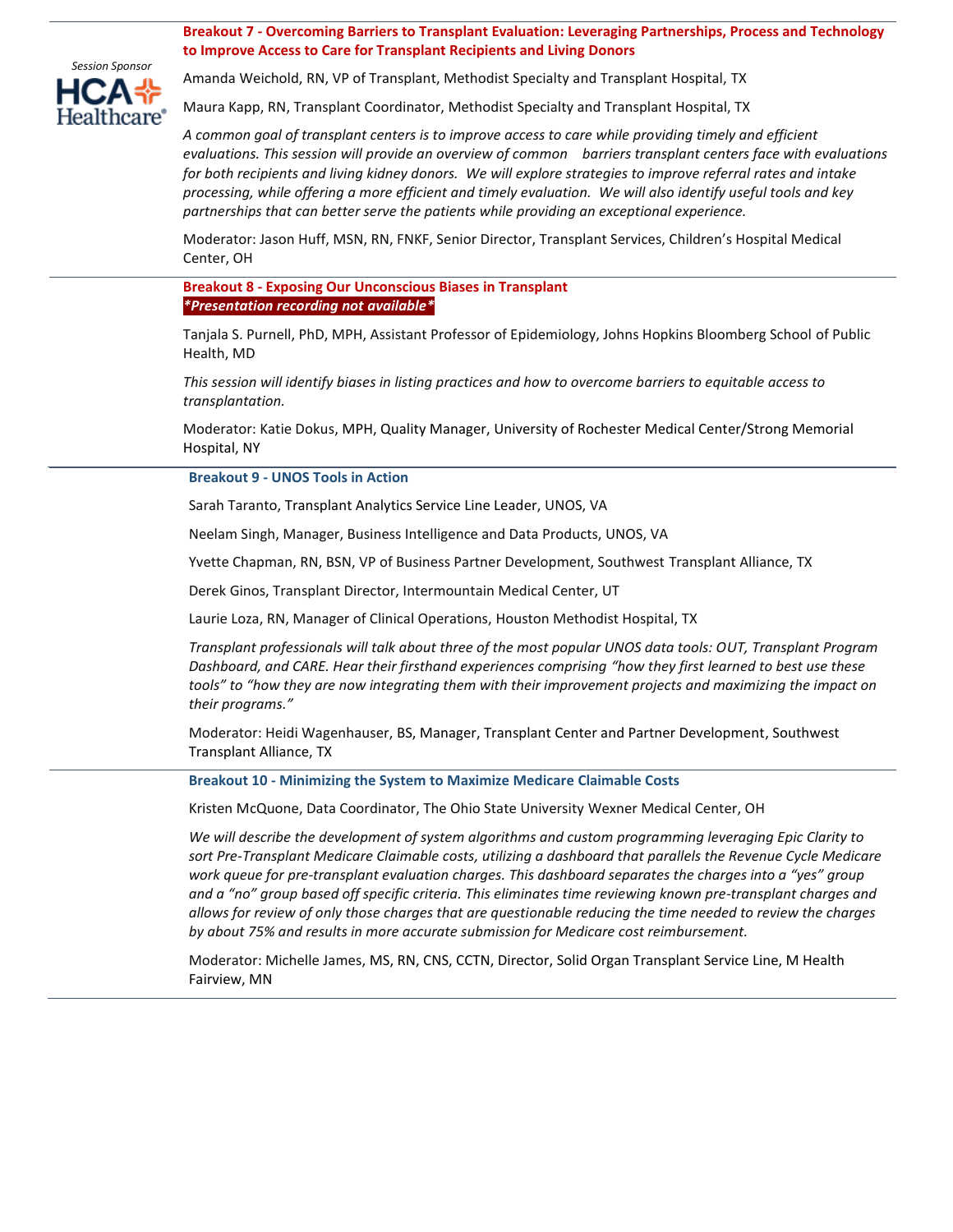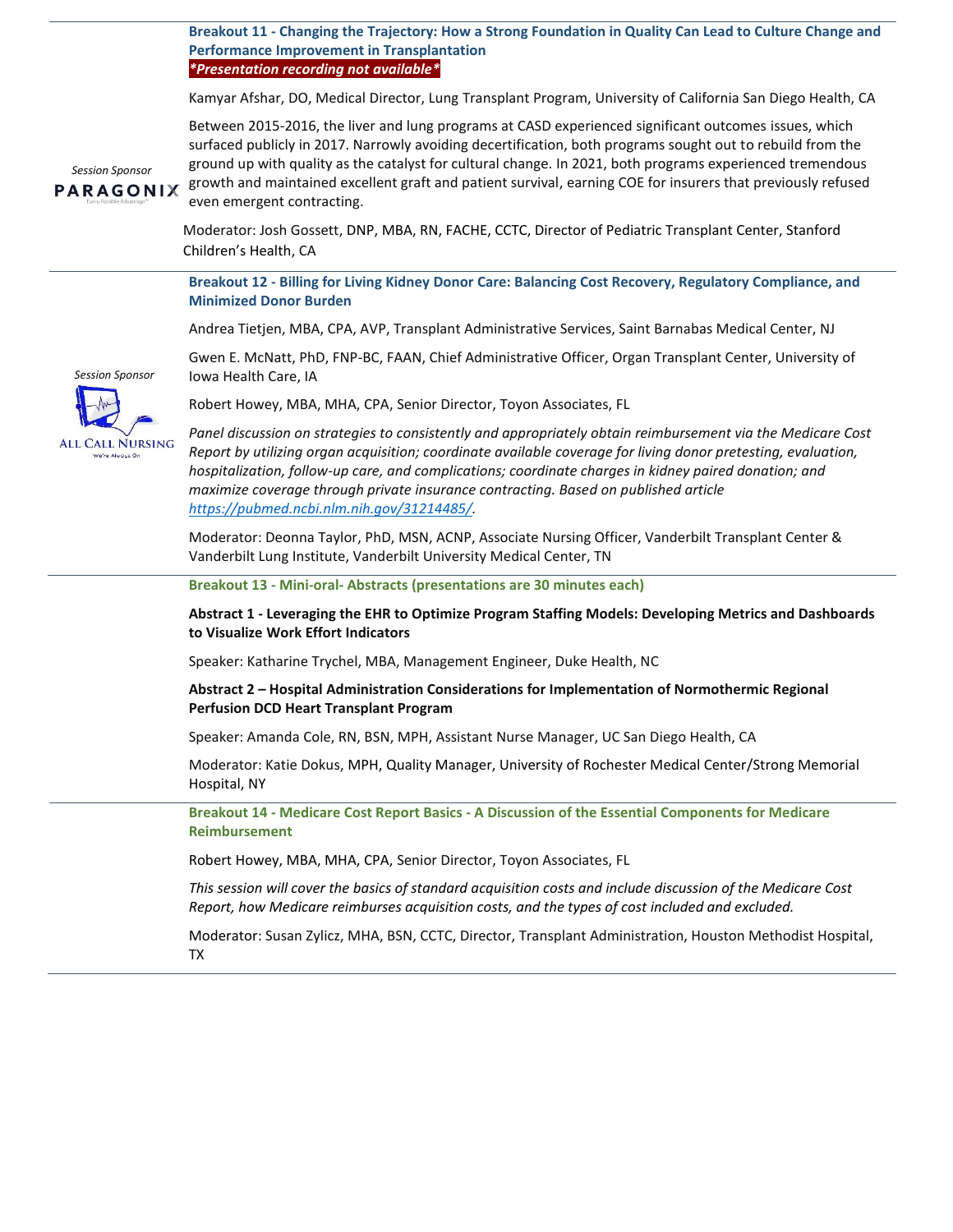**Breakout 15 - The Transplant Workforce: Methods to Address Staffing Challenges and Strategies to Recruit, Retain, and Develop Staff** 

Deonna Taylor, PhD, MSN, ACNP, Associate Nursing Officer, Vanderbilt Transplant Center & Vanderbilt Lung Institute, Vanderbilt University Medical Center, TN

Ian Jamieson, MBA, MHA, Vice President, Duke Transplant Center, Duke University Hospital, NC



*This session will:*

- *Evaluate lessons learned in new position justification requests and compensation adjustment reviews*
- *Discuss strategies to address staffing challenges, such as workforce pipelines and alternative staffing models*
- *Review recruitment strategies for specialized transplant roles, including onboarding success and career pathways*
- *Improve staff retention and professional development, including implementation of clinical ladders, alternative work arrangements, educational opportunities, research, and presentation training*

Moderator: Nancy Metzler, Transplant Administrator, University of Rochester Medical Center/Strong Memorial Hospital, NY

**Breakout 16 - New Era of Transplant Program Evaluation Metrics**

Jon Snyder, PhD, MS, Director, Transplant Epidemiology, SRTR, Hennepin Healthcare Research Institute (HHRI), MN

Steven Potter, MD, Transplant Surgeon, Scott and White Memorial Hospital, TX

*This session will review the changes and explain the metrics, how metrics are calculated, how hospitals can be proactive in managing these metrics for their program, and predict future SRTR data release on new metrics. Additionally, hear from a member of the MPSC about the plans for implementation of these new performance measures.*

Moderator: Jason Huff, MSN, RN, FNKF, Senior Director, Transplant Services, Children's Hospital Medical Center, OH

**Breakout 14 - Medicare Cost Report Advanced – Overview of the New CMS Organ Acquisition Payment Policies**

Robert Howey, MBA, MHA, CPA, Senior Director, Toyon Associates, FL

*This session will discuss the December 27, 2021, Final Rule from CMS that codifies into Medicare regulations some long standing Medicare organ acquisition payment policies, adds clarity to previous guidelines, and adds new organ acquisition payment policies affecting transplant hospitals and organ procurement organizations. The session will also cover key implementation dates and action items for the Medicare cost report.*

Moderator: Susan Zylicz, MHA, BSN, CCTC, Director, Transplant Administration, Houston Methodist Hospital, TX